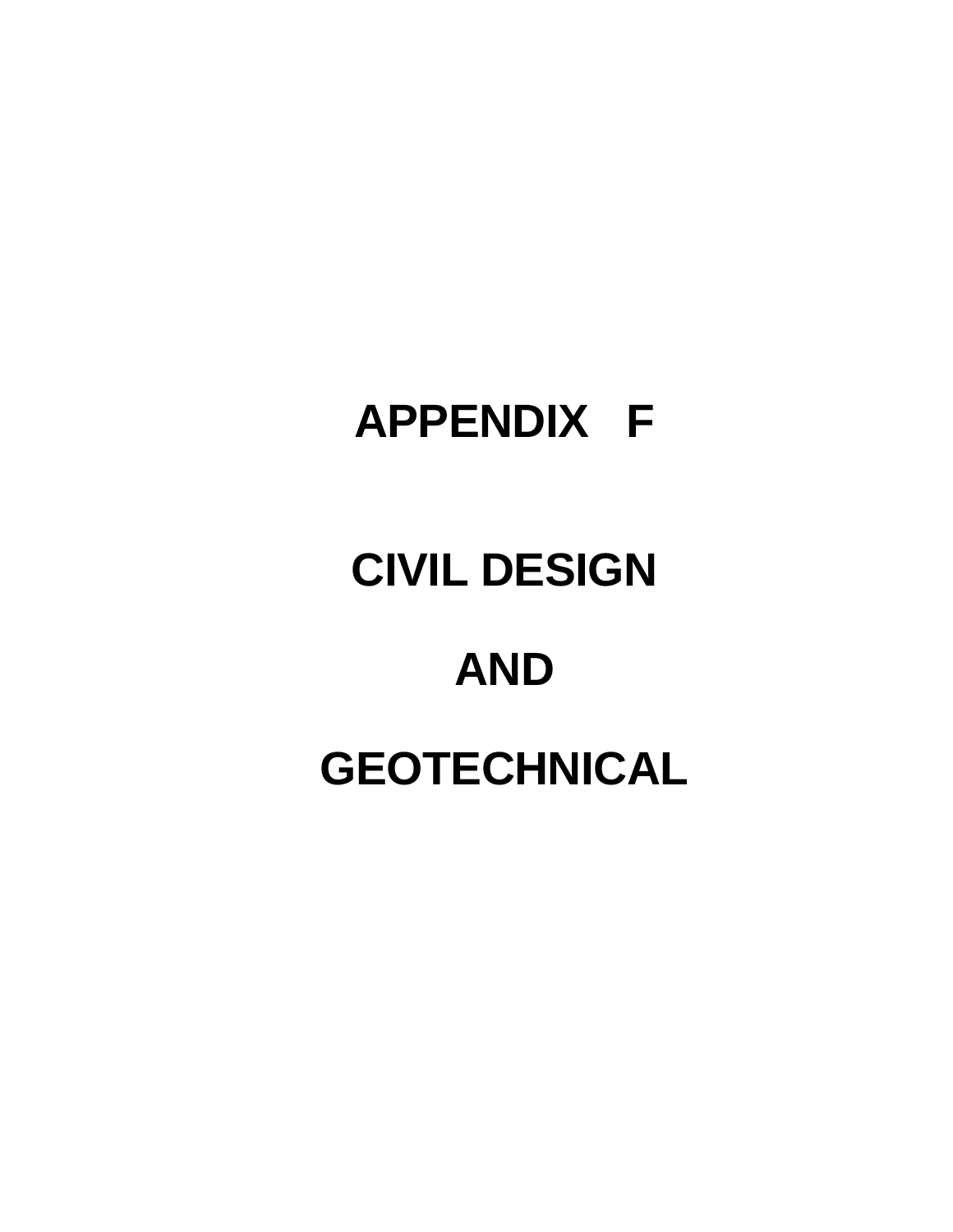#### **APPENDIX F**

#### **CIVIL DESIGN / GEOTECHNICAL**

#### **Civil Design**

#### Nature Trails

A proposed nature trail from downtown Jefferson along the top of the existing Corps levee east of downtown was evaluated. It was determined that the best course of action was to use volunteer labor to construct a primitive trail along the top of the levee.

A proposed nature trail from downtown Jefferson to the Powder Magazine was evaluated. Due to the lack of survey data a rough estimate yielding a 1900 ft trail was considered. The trail would begin at Highway 59, southeast of the bayou and continue to the Powder magazine. The trail would be primitive consisting for the most part of cutting a cleared path through existing conditions.

#### Reconstruction of Breaches

Five breaches exist along the old Corps levee. The first breach starting on the south side of Highway 59 was to allow for passage of the highway and the railroad over the bayou. The second breach allows access to the city=s raw water intake structure. The third breach accommodates the tourist railroad station and rail line. The fourth breach allows access to the city dumping ground. The fifth breach allows for a crossing of the tourist rail line. Since the original intent of each breach must be left intact, it was determined that the breaches would not be structurally rebuilt with earth. Alternatives to include the use of stop-log structures and floodgates were considered.

Due to the high costs inherent with highway and railroad relocations, it was determined that no action be taken at the first breach which includes the highway and railroad crossings. Stop-log structures 5 ft high by 20 ft wide are proposed at the second, third and fifth breach. In addition the third breach will include a partial earthen rebuild of the levee behind the train station to accommodate the stop-log structure. Each stop-log structure will require a 4,000 lb capacity jib crane. A floodgate 10 ft high by 46 ft wide is proposed at the fourth breach.

#### Erosion Control of Streambank Containing Powder Magazine

Over a period of time the streambank beneath the Jefferson Powder Magazine has eroded to the point of risking the loss of the structure. To preserve the history of the structure, the means of streambank protection that was considered as a solution was the use of crib walls. These walls are constructed from a variety of structural members stacked to form a series of interconnected boxes or cribs. These cribs are then filled with stone and compacted to form a gravity retaining structure. In keeping with the historical appeal of the structure, the structural members would consist of a treated timber framework lined with a wire mesh to contain filler stone. The cribs gain added stability by driving the corner posts down into the riverbed materials. The crib wall used in this particular case is approximately 245 ft in length with 18 ft sides, 9 ft high and 6 ft deep (See attached sketch). Approximately 1,100 CY of backfill will be required behind the wall.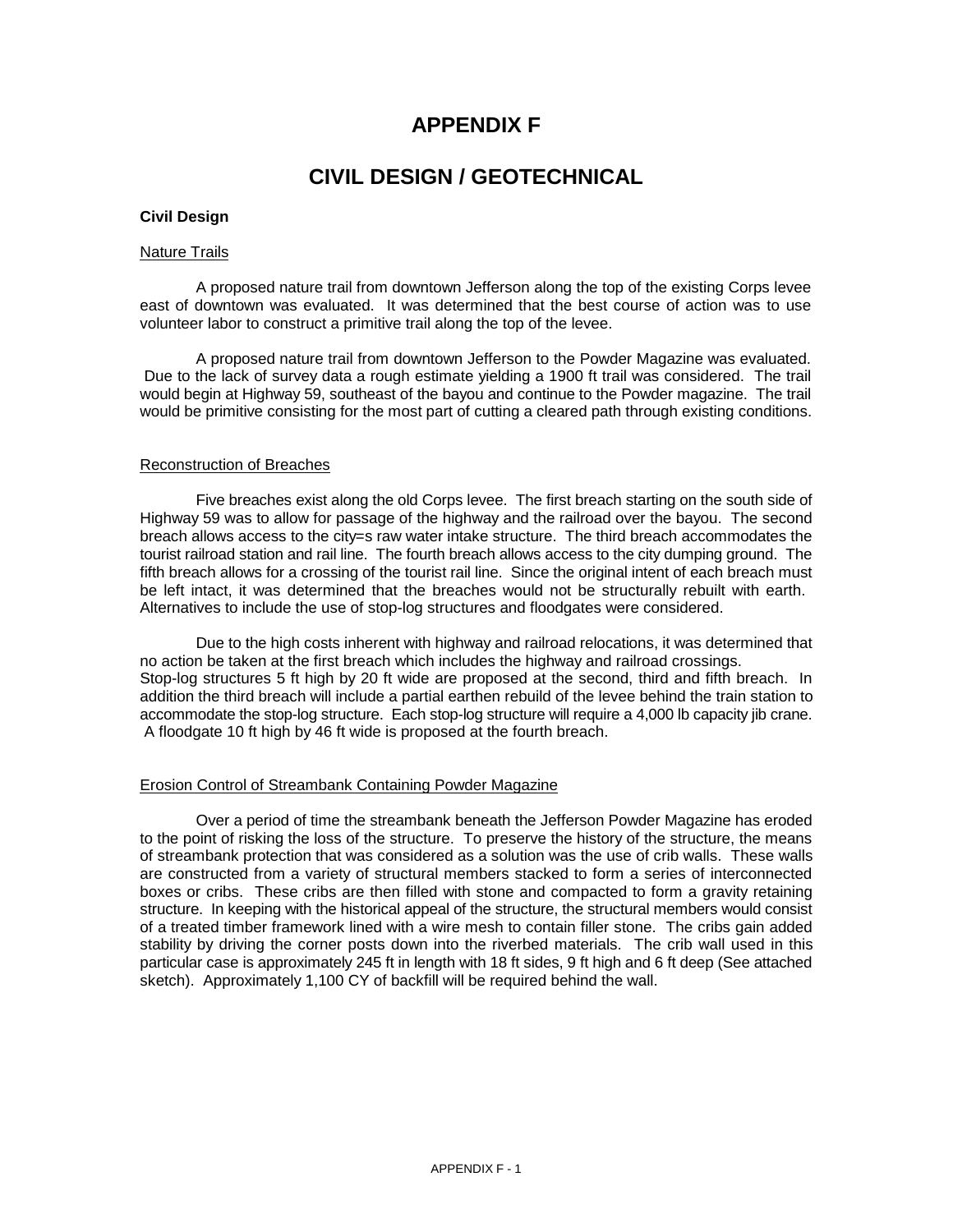Cost Estimates (See MCASES Estimate)

Nature Trails:

Primitive Trail: \$0 (to be constructed with volunteer labor) Powder Magazine: \$1245.00

Stop-Log Structures:

20' Stoplog @ Raw Water Intake: \$21,430 20' Stoplog @ Tourist Rail Crossing: \$28,118 20' Stoplog @ Train Station: \$36,497

#### Floodgate:

46 ft wide floodgate @ Dumping Grounds: \$98,562

Rock Cribs: \$55,441 + 5,060 (backfill not shown on MCACES) \$60,501

#### **Geotechnical**

Problem: Bank erosion on the east bank of the Cypress River threatens the Powder Magazine building, a one-story small brick building of historical significance. River is attempting to meander in that direction, causing a near-vertical 7-foot high escarpment to be formed approximately 30 feet from the building.

Discussion: The public travels on the river, and the erosion solution ideally would blend in and not be too noticeable. Soil material present on the bank ranges from a clay (CL) to a clayey sand (SC).

Solution: Proposed solution is presented in Figure 6. Twelvefoot high gravity retaining wall consists of stacked horizontal sections of 8-inch geocell filled with either compacted soil or gravel. Geogrid is present between every other geocell section, extending back into the embankment. The retaining wall rests on a gravel base that extends out into the channel and back into the embankment. The gravel is wrapped with a woven geotextile. The outer one foot of each geocell section is filled with gravel, with compacted backfill (clay) used to fill the remainder of the section. Vegetation is planted in each of the exposed geocell sections. Topsoil may need to be placed on the extreme outer surface of the wall to aid in the growth of the vegetation. Wall is approximately 100 feet long and has riprap placed on the upstream edge.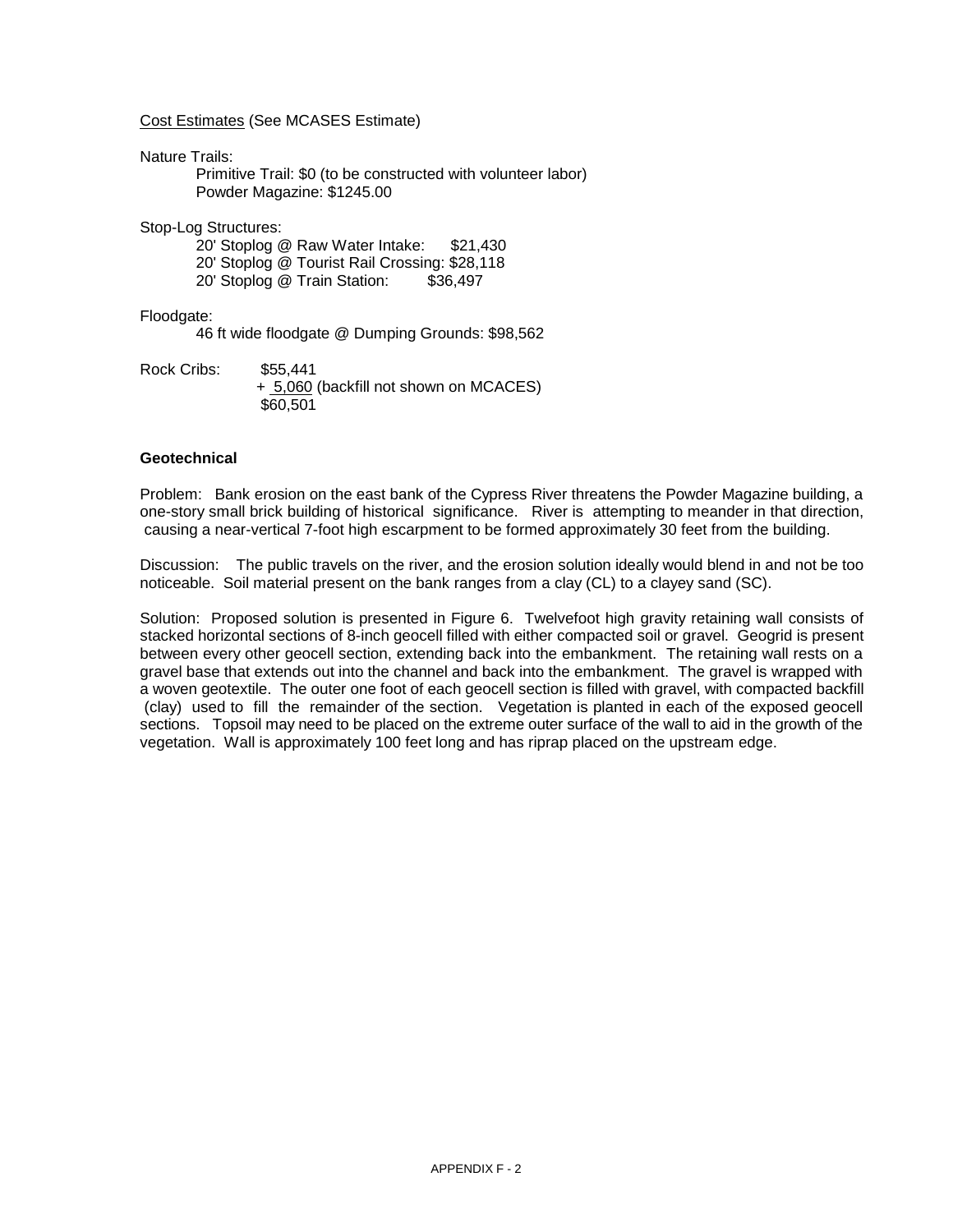

**FIGURE 2** 

#### **FLOODGATE PLAN VIEW**

CYPRESS VALLEY WATERSHED<br>TEXAS

U.S. ARMY ENGINEER DISTRICT, FORT WORTH<br>CORPS OF ENGINEERS<br>FORT WORTH, TEXAS



 $\overline{C}$ 

SCALE : VO.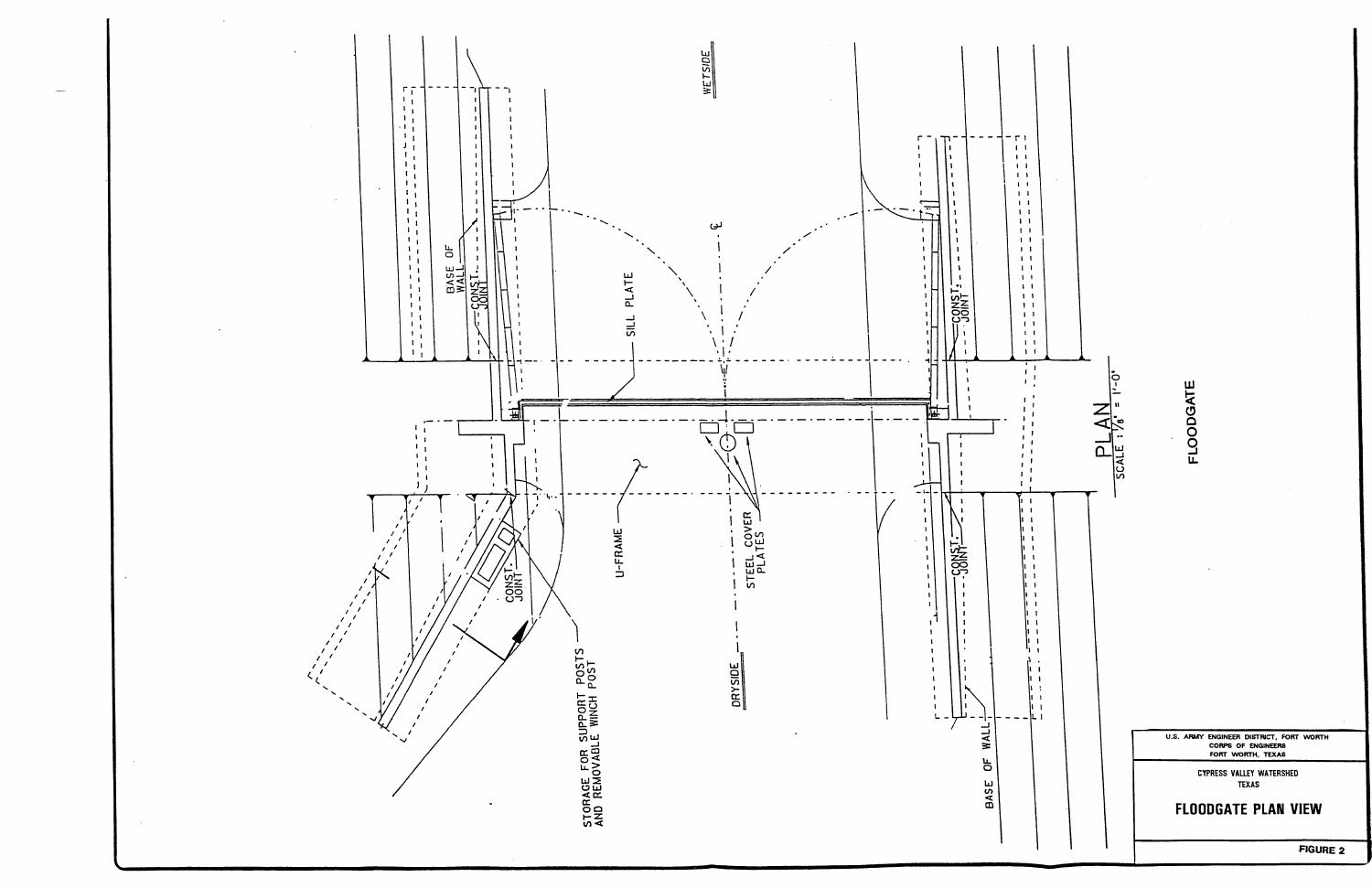

**FIGURE 3** 

#### STOP-LOG STRUCTURE ELEVATION

**CYPRESS VALLEY WATERSHED<br>TEXAS** 



 $\overline{\mathcal{L}(\mathcal{P}^{\bullet})}$  .

 $-1 - -$ 





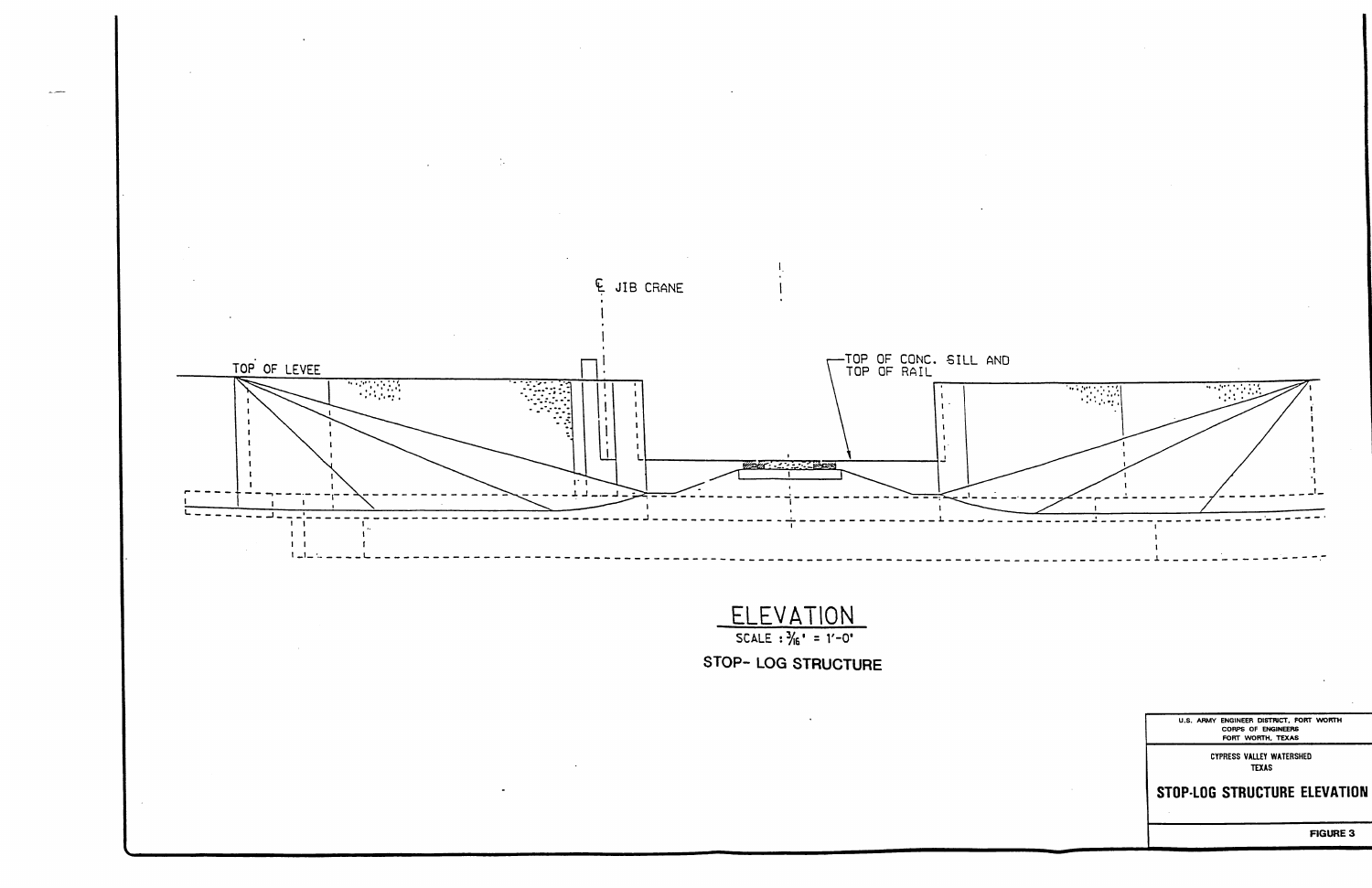

**FIGURE 4** 

U.S. ARMY ENGINEER DISTRICT, FORT WORTH<br>CORPS OF ENGINEERS<br>FORT WORTH, TEXAS

**CYPRESS VALLEY WATERSHED<br>TEXAS** 

STOP-LOG STRUCTURE PLAN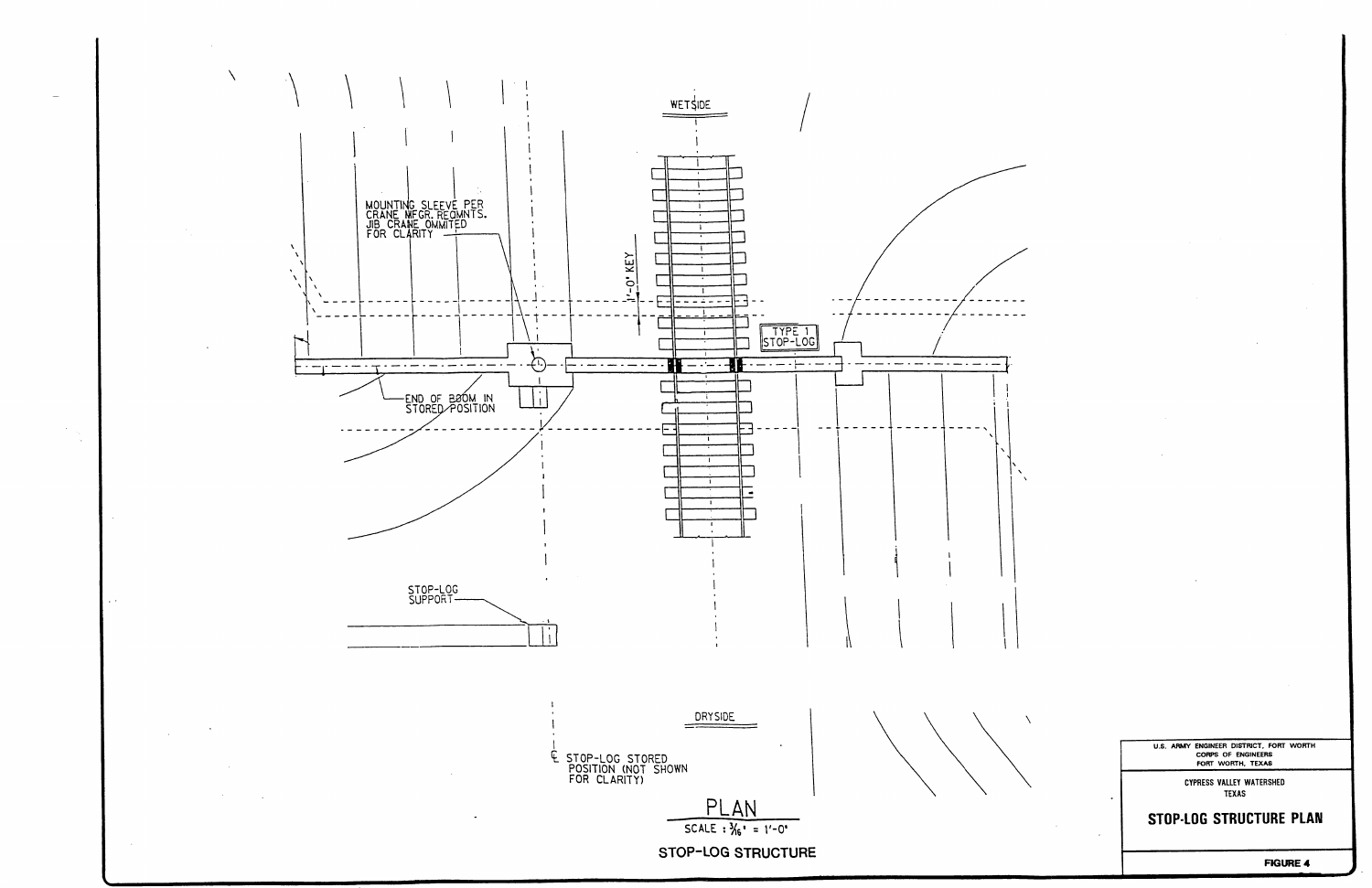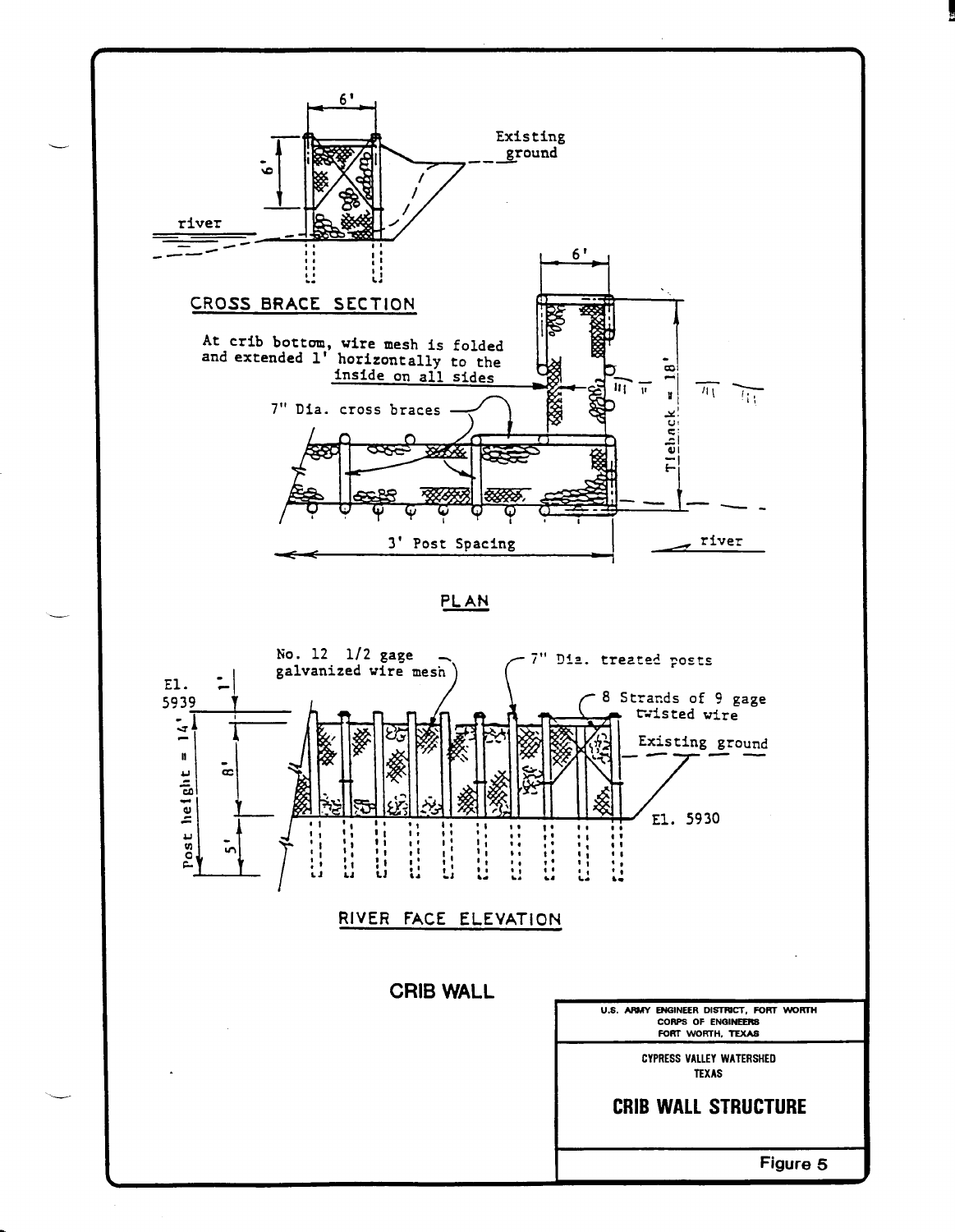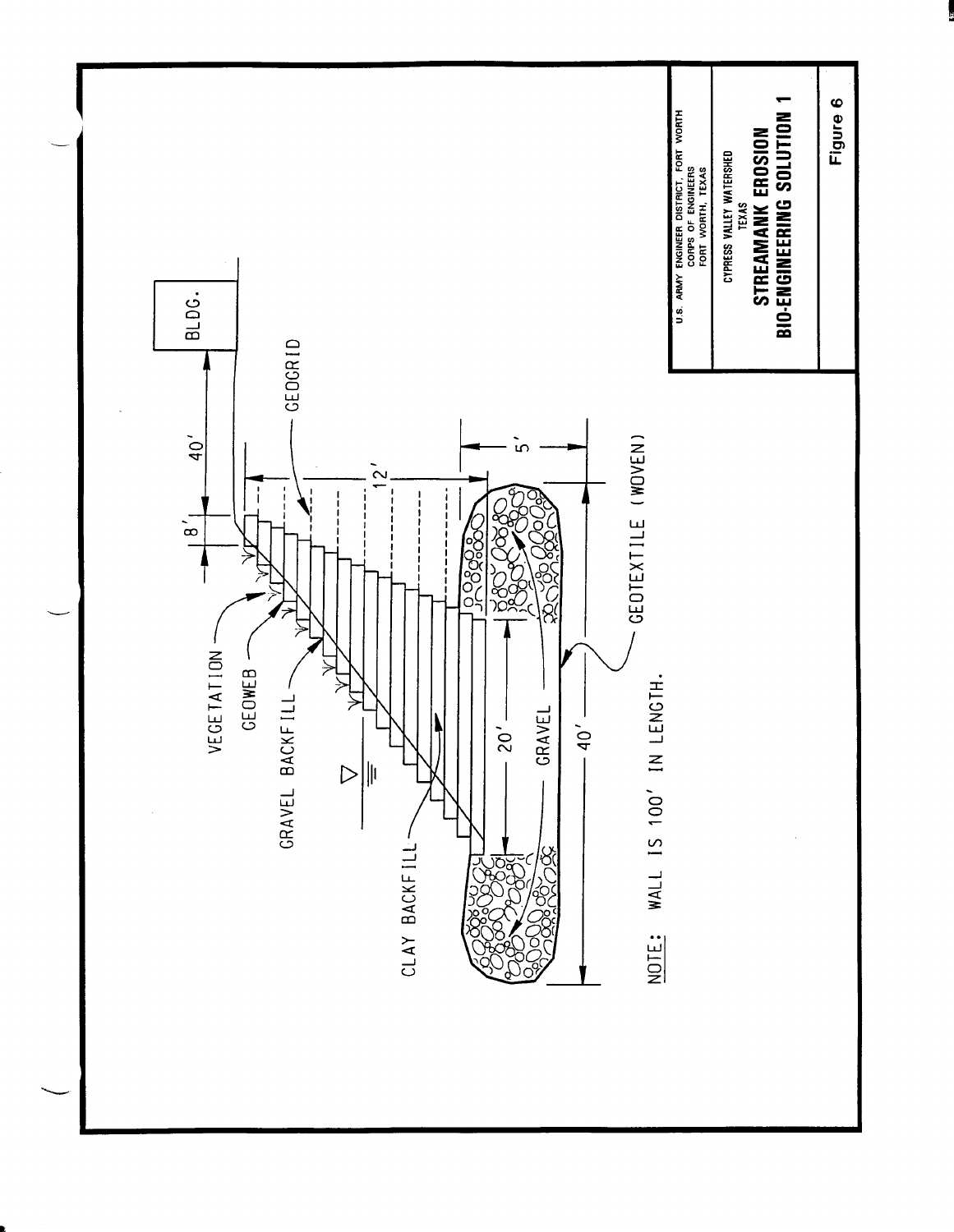## **APPENDIX G**

# **ENVIRONMENTAL**

## **RESOURCES**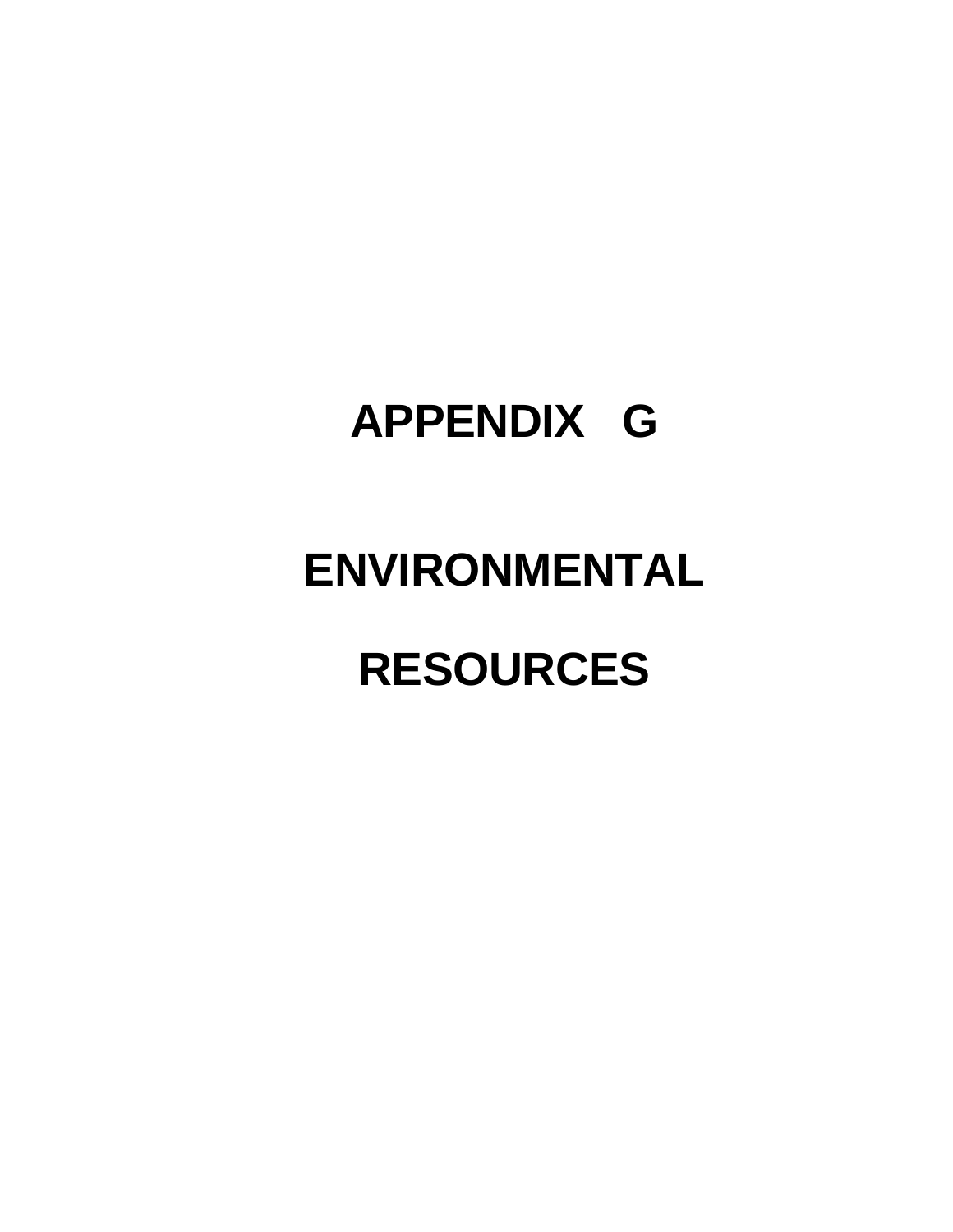#### **APPENDIX G**

#### **ENVIRONMENTAL RESOURCES**

#### **EXISTING CONDITIONS / STUDY AREA DESCRIPTION**

#### **Physical Setting**

#### Location

The Cypress Valley Watershed is located in northeast Texas and northwest Louisiana. The headwaters of Big Cypress Bayou, which is the major drainage in the watershed, originate in the southwest portion of Hopkins County, Texas. From there, the watershed extends throughout all or portions of Franklin, Wood, Titus, Camp, Upshur, Gregg, Morris, Cass, Marion, and Harrison Counties, Texas. For the purposes of this study, the downstream boundary of the watershed is located at Caddo Lake dam, in Caddo Parish, Louisiana. The entire study area encompasses approximately 6,000 square miles.

#### Physiography and Topography

Most of the Cypress Valley Watershed is within the Pineywoods vegetational region of Texas (Gould, 1969). The far western portion of the watershed transitions into the Post Oak Savannah vegetational region. For the most part, the watershed is characterized by gently rolling to hilly terrain dissected by flat floodplains and terraces. The average elevation of the areas is 200 to 500 feet msl. The major drainages within the watershed include Big Cypress Bayou, Little Cypress Bayou, Black Cypress Bayou, James Bayou, and Frazier Creek (Campo, 1986). The vegetation of this region is dominated by pine and mixed pine-hardwood forests, with cultivated or pasture land, and bottomland hardwood forest and Cypress swamp located along the tributaries and backwater areas. The vegetation in the Post Oak Savannah region of the watershed is characterized by deciduous forest and prairie.

#### Geology and Soils

The Cypress Valley Watershed is underlain by southeasterly dipping sand, clay, glauconite, and lignite of the Wilcox and Claiborne Groups of Tertiary age. Most of Texas iron ore production comes from formations within the basin.

The Carrizo-Wilcox aquifer extends throughout the Cypress Valley Watershed. It consists of the Wilcox Group and the overlaying Carrizo Formation of the Claiborne Group. The aquifer is made up of fine to medium grained sand and sandstone interbedded with clay and silt, and minor amounts of lignite in the Wilcox Group. Yields of large capacity wills average about 200 gpm, but some in thicker sections produce up to 900 gpm. The water generally contains less the 500 mg/l total dissolved solids and is excessive only in its iron content.

The Queen City aquifer occurs in a wide band across the central part of the basin. It consists of fine to medium grained sand, interbedded with clay, glauconite, and lignite. Total thickness ranges up to about 500 feet. Well yields are generally small. However, wells tapping the aquifer may be capable of yielding as much as 20 gpm. Water quality in the aquifer generally is acceptable for municipal, some industrial, and irrigation uses. Dissolved solid content is less than 50 mg/l and meets the standard of drinking water; however, there is an excessive content of iron.

The soils of the upland areas within the watershed contain soils of the Bowie-Cuthbert-Kirvin, Darco, and Cuthbert-Redsprings associations. The Bowie-Cuthbert-Kirvin association consists of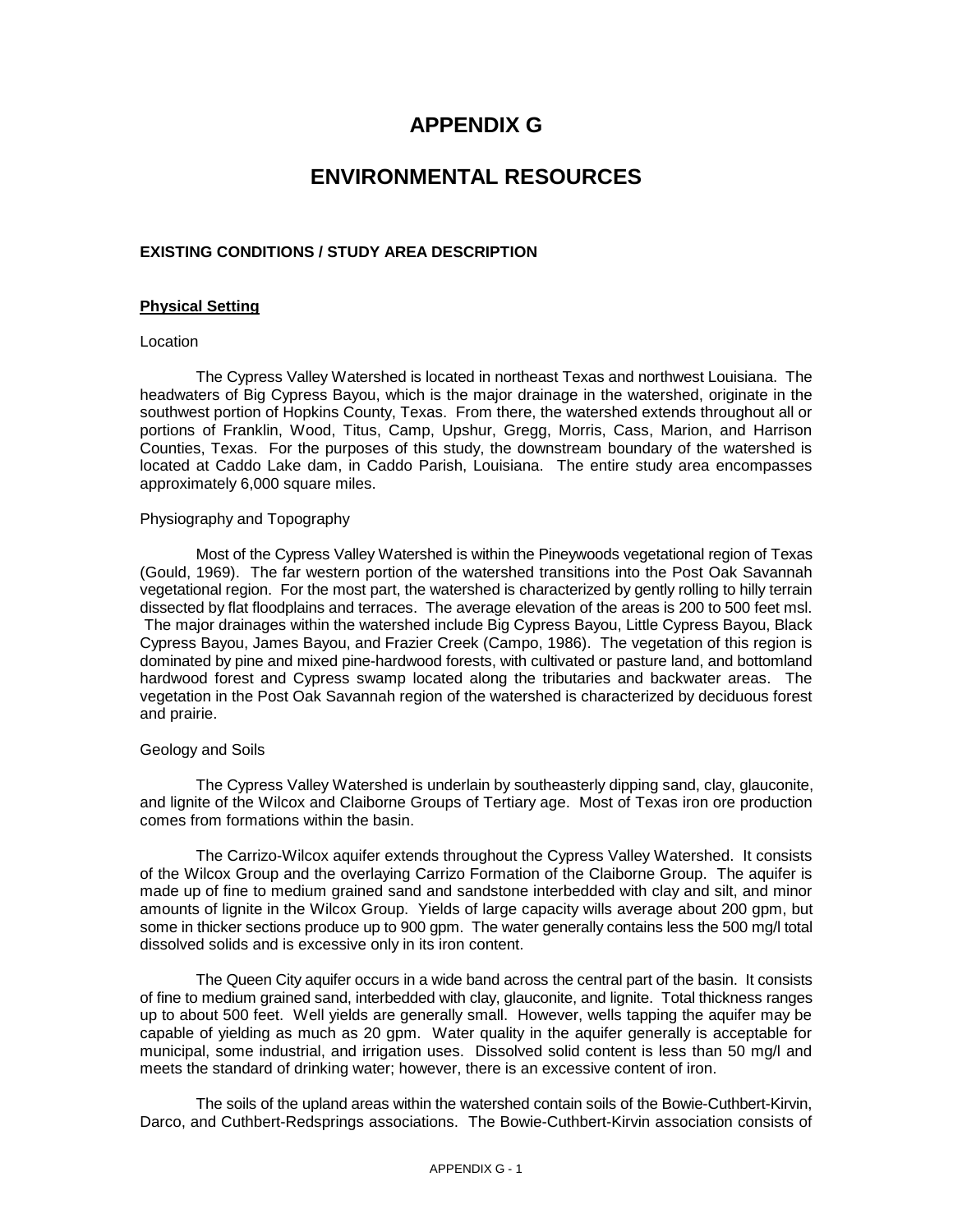gently slopping to steep, well drained and moderately well drained, loamy and gravelly soils. Generally, these soils are characterized by a brown, fine sandy loam surface layer with a subsoil that is yellowish brown to red mottled clays and clay loams. The Darco association is comprised of gently sloping to moderately steep, well drained sandy soils. Typically, Darco soils have a surface layer of brown to light yellowish brown fine sand with a subsoil of yellowish red sandy clay loam with strong brown mottles. The Cuthbert-Redsprings association consists of strongly sloping to steep, well drained, gravelly soils. These soils are brownish gravelly loams to gravelly fine sandy loams underlain by reddish clays.

The stream terraces within the watershed consist of soils of the Mollville-Latch association. These are nearly level, poorly drained and moderately well drained, loamy and sandy soils. Typically, the surface layer is grayish brown very fine sandy loam with a subsoil of sandy clay loam.

The floodplain soils are of the Mantachie-Iuka association. These are nearly level, somewhat poorly drained and moderately well drained, loamy soils. Generally, the surface is brown loam to fine sandy loam with clay loam to fine sandy loam subsoils.

#### CLIMATE

The climate of the study area is generally subtropical with hot, humid summers and mild winters. Warming winds originate primarily from the southeast during the late spring, summer and early fall, and cooling winds originate from the northwest during late fall, winter and early spring. The average annual air temperature ranges from 94 degrees Fahrenheit in August to 34 degrees Fahrenheit in January. The area receives relatively high rainfall with between 35 to more than 50 inches per year. Thunderstorms resulting from the interaction of cold fronts from the north and warm, moist tropical air from the south produce most of the precipitation. Snowfall is infrequent, occurring about once every two to three years.

#### **Environmental Setting**

#### Terrestrial Resources

Except for its far western portion, the Cypress Valley Watershed is within the Pineywoods vegetational region of Texas (Gould, 1969). Generally, the watershed is characterized by gently rolling to hilly terrain dissected by flat floodplains and terraces.

Pine-hardwood forests dominate the upland areas within the watershed. This forest types consists of loblolly and shortleaf pine, red oak, overcup oak, blackjack oak, post oak, hickory, maple, beech, sweetgum and sycamore. Bottomland hardwood forests, which occur along the floodplains consist of willow oak, water oak, black willow, bald cypress, blackgum, sweetgum, river birch, green ash, water hickory, winged elm, and water elm. Most of the bottomland areas are considered to be wetlands. The original upland forest has been extensively cleared for agricultural purposes, particularly in the western portion of the basin. Some of the bottomland forests have been converted to monocultured pine forest for commercial lumbering. Bald cypress swamps are present along drainages in the eastern portion of the watershed and are significant in Caddo Lake and along Big Cypress Bayou upstream of Caddo Lake.

In addition to the pine-hardwood and bottomland hardwood forests, which are primary and secondary forest types within the watershed, upland hardwood forests, pine plantations, shrub land, grassland, and cropland also occur within the watershed.

Game mammals found in the watershed include fox and grey squirrel and whitetail deer. Common small nongame mammals include armadillo, rabbits, opposum, raccoon, and several species of skunks, bats and rodents. Bobcat, coyote, and gray fox are the principal predators. Snakes, lizards, turtles, and amphibians are also abundant.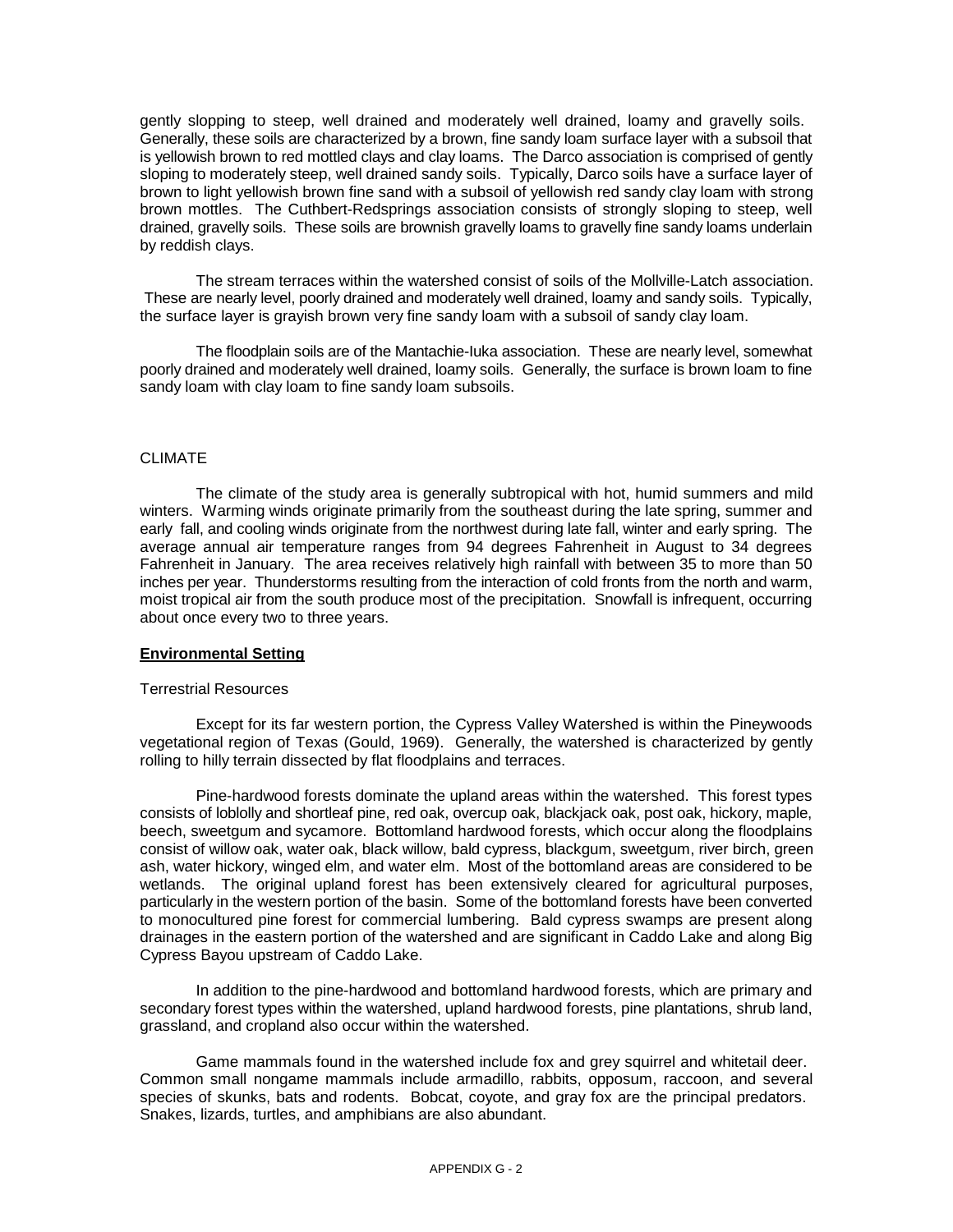At least 216 species of birds have been recorded within the Cypress Valley Watershed. Resident game species include bobwhite quail, wood duck and turkey. Numerous species of waterfowl migrate through or winter along streams, sloughs, swamps and impoundments in the basin, which is located in the central flyway. Nongame birds include various woodpeckers, hawks, owls, warblers, thrushes, and other resident or migrating species found in wooded to partially wooded habitats. Shorebirds are common on impoundments during spring and fall migrations.

#### Aquatic Resources

The river systems in the Southeast United States are generally characterizedas having broad floodplains, relatively flat stream gradients, and meandering patterns in the landscape.

Certain landscape features of floodplains are created over time by overbank flooding and meandering rivers that cause sediment transport, erosion, and deposition. Some of these features and their definitions are included in the characterization of Eastern North American riparian systems by Mitsch and Gosselink (1993):

1. Natural levees are adjacent to the channel and are composed of coarser materials that are deposited when floods flow over the channel banks. These levees are often the highest elevation on the floodplain.

2. Point bars are areas of sedimentation on the convex sides of meanders or river curves. As sediments are deposited on the point bar, the meander curve of the river tends to increase in radius and migrate downstream. Over time, the point bar will begin to support vegetation that will stabilize it as part of the floodplain.

3. Meander scrolls are depressions and ridges on the convex side of bends in the river. They are formed as the stream migrates laterally across the floodplain. Meander scrolls are also referred to as ridge and swale topography.

4. Oxbows, or oxbow lakes, are bodies of permanently standing water that result from the cutoff of meanders.

5. Sloughs are areas of dead water that form in meander scrolls.

6. Terraces are Aabandoned floodplains@ that may have been formed by the river=s alluvial deposits but are not hydrologically connected to the present river.

Aquatic habitats within the Cypress Valley Watershed are extremely diverse, ranging from large palustrine emergent and forested wetlands at Caddo Lake to intermittent tributaries in the upper portions of the watershed. Other types of aquatic habitats found in the area include perennial streams with riffles, runs, and pools; sluggish flowing bayous with numerous oxbows, sloughs, and backwaters; and man-made water impoundments and reservoirs.

These aquatic habitats support a variety of riparian and aquatic vegetation. Common woody vegetation lining streambanks and overhanging the water include bald cypress, black willow, water elm, river birch, and buttonbush. Emergent and floating aquatic vegetation is generally restricted by the steep banks of streams, but is common in shallow areas of impounded water. Aquatic vegetation is discussed in more detail in the water quality portion of this report.

The diversity and quality of the aquatic habitat within the watershed support a large and varied fishery. Several fish surveys have been conducted in the Cypress Bayou system since the 1950's (Killgore and Hathorn, 1987). According to a draft report on fishes of the Cypress Bayou system (Hoover, Douglas, Killgore and Matthews),that compiles fishery data collected over the years, eighty-seven species of fish have been collected in the watershed. Major sport fishes that occur include largemouth and spotted bass, channel and flathead catfish, white bass, white and black crappie, and various sunfishes. Primary forage species include gizzard and threadfin shad, small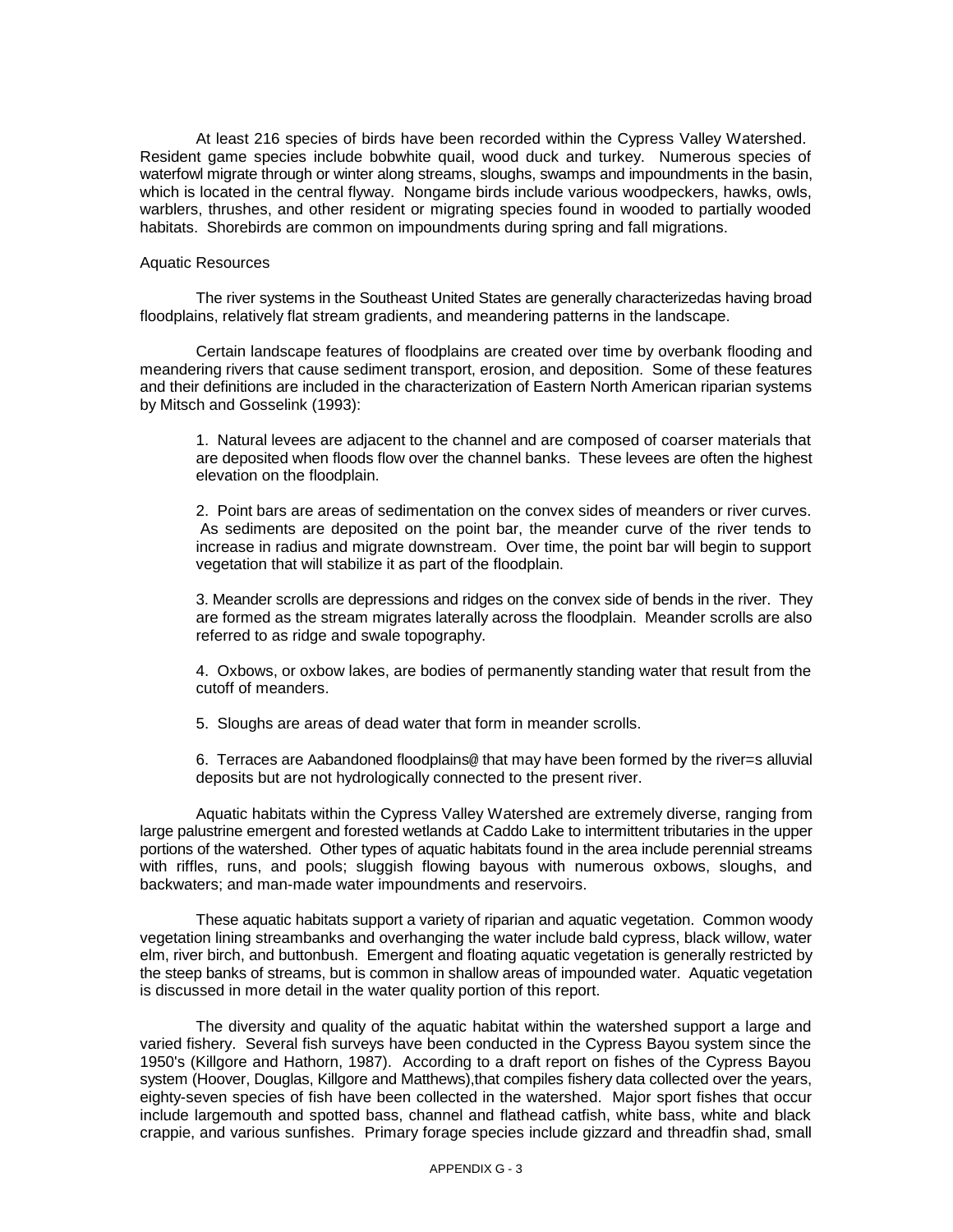sunfishes, minnows, and shiners. Spotted sucker, freshwater drum, carp, longnose and spotted gar, and black and yellow bullheads are the primary rough fish species.

#### **Threatened and Endangered Species**

The following species have been federally listed as threatened or endangered in the Cypress Valley Watershed within the state of Texas. The bald eagle (Haliaeetus leucocephalus) is listed as endangered and is a winter resident throughout the study area. Although its current range is south of the Cypress Valley Watershed, the historic range of the endangered red-cockaded woodpecker (Picoides borealis) extended into the Cypress Valley. Threatened species include the arctic peregrine falcon (Falco peregrinus tundrius) and piping plover (Charadrius melodus) which are migrants throughout Texas, and the Louisiana black bear (Ursus americanus). Also, the paddlefish (Polyodon spathula) is on the Texas Endangered Species List.

#### **References**

Campo, Joseph J. 1986. The Big Cypress Wildlife Unit: A Characterization of Habitat and Wildlife. Texas Parks and Wildlife Department, Austin, TX., F.A. Series No. 25. 32 pp.

Gould, F.W. 1969. Texas Plants, A Checklist and Ecological Summary. Texas Agricultural Experiment Station, College Station, TX., MP-585, Revised. 121 pp.

Hoover, J.J., N.H. Douglas, K.J. Killgore and W.J. Matthews. Work in progress. AFishes or the Cypress Bayou System in Northeast Texas and Northwest Louisiana.@ U.S. Army Engineer Waterways Experiment Station, Vicksburg, MS.

Killgore, K.J., and P.M. Hathorn. 1987. Application of the Habitat Evaluation Procedures in the Cypress Bayou Basin, Texas. Miscellaneous Paper EL-87-4, U.S. Army Engineer Waterways Experiment Station, Vicksburg, MS.

Soil Survey of Upshur and Gregg Counties, Texas, and the Soil Survey of Camp, Franklin, Morris and Titus Counties, Texas, U.S.D.A. Soil Conservation Service.

U.S. Army Corps of Engineers. 1987. Feasibility Report: Cypress Bayou Basin, Texas. Department of the Army, Fort Worth District, Corps of Engineers, Fort Worth, TX.

1994. In-Progress Review Documentation: Environmental Summary for Red River Waterway Project, Shreveport, LA to Daingerfield, TX Reach. Department of the Army, Vicksburg District, Corps of Engineers, Vicksburg, MS.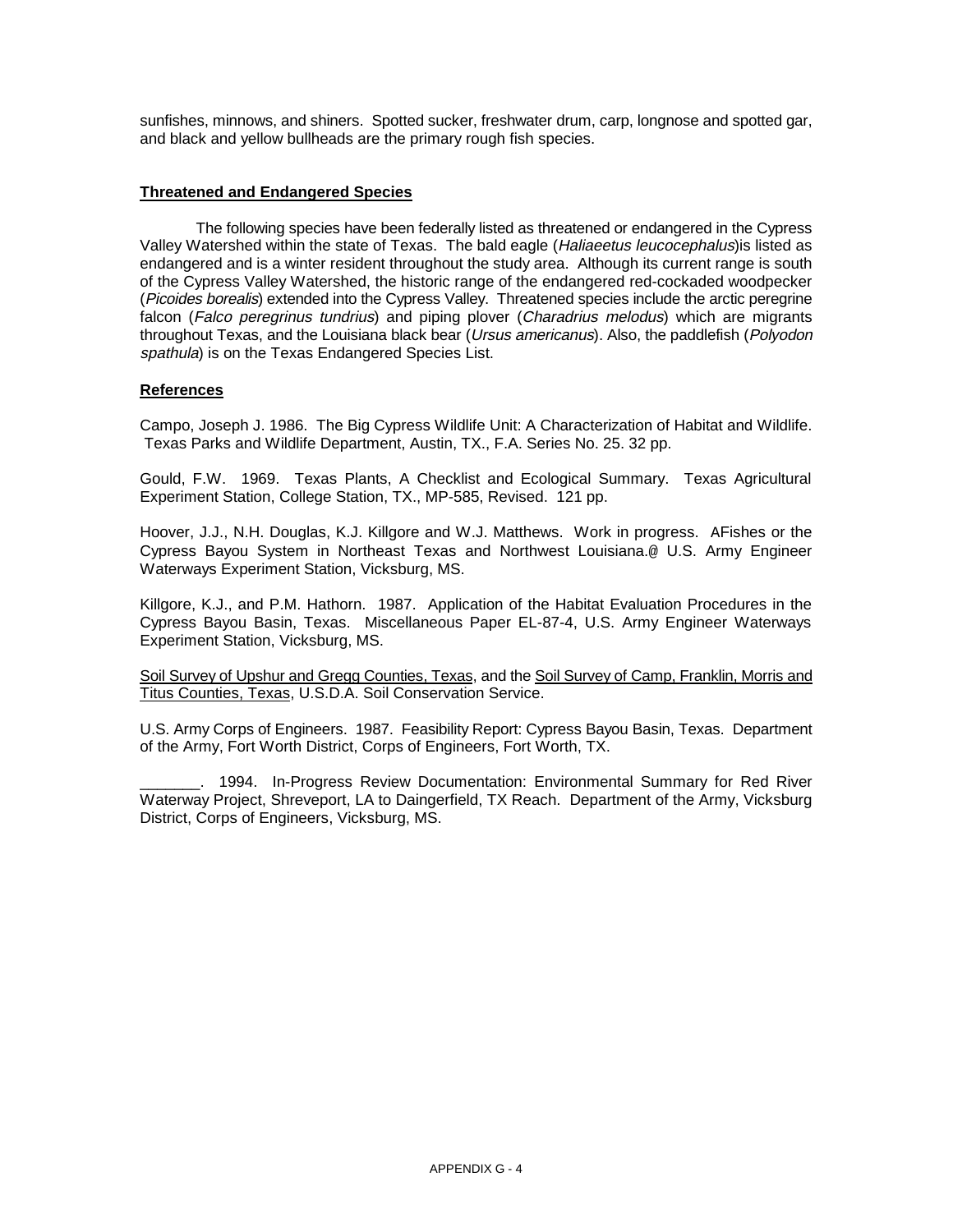#### **PROBLEM IDENTIFICATION**

#### **Environmental Restoration / Preservation**

The various habitat cover types within the Cypress Valley Watershed are discussed in the Cypress Valley Resource Inventory, and depicted in the vegetation/land cover map that was generated using satellite imagery, ground-truthing, and Geographic Information System technology.

#### Forest Restoration

The Cypress Valley Watershed is located within the Pineywoods vegetational area of Texas (Gould, 1969) and was historically dominated by forested land. Currently, mixed pinehardwood forest is the predominant forested cover type in the watershed (Campo, Cloud). These forests occur on uplands and are dominated by loblolly pine mixed with water oak, willow oak, red oak, post oak, sweetgum, maple, elm and sugarberry.

Bottomland hardwood forests occur along drainages, floodplains, and at lower elevations where they are generally inundated or saturated with surface or groundwater periodically during the growing season. (Bottomland hardwoods can also be classified as wetlands, depending on hydrology, soil type, and vegetation composition). Bottomland hardwoods is the second most common forest type within the Cypress Valley Watershed. The predominant bottomland hardwood forest types that occur within the study area are the water oak/willow oak association and the elm/sugarberry association (Cloud, 1995).

Because of their natural resource values and threat of conversion to other land cover types, bottomland hardwoods are the focus of forest restoration recommendations in this report.

Animals inhabit places where their food, water and cover requirements are met. Bottomland hardwood forests have particular importance to wildlife because all three of these requirements can be provided. The large amount of mast-producing trees and fruit-bearing shrubs and vines provide a food base for mammals and birds. Mature trees with a dense canopy cover, mid-story trees and shrubs, snags, and fallen logs create a multi-level physical structure that provides excellent cover for many birds and wildlife species. By definition, bottomland hardwood forests are located near water, and in fact, need the hydrologic conditions provided by fluctuating water levels caused by periodic flooding for their establishment and continued development.

Bottomland hardwood forests have other functions and values in addition to wildlife habitat. Among these functions are flood control (flood waters are slowed down and absorbed), water quality (sediments are filtered out, soil erosion is reduced by rooted vegetation), and groundwater recharge.

Historically, the amount of loss of these valuable forests has been substantial. In the contiguous United States, bottomland hardwood forests have suffered a five percent loss from the mid-1970s to the mid-1980s. Prior to European settlement, bottomland hardwood forests covered approximately 21 million acres of the Mississippi River alluvial floodplain, compared to approximately 5 million acres today (Mitch and Gosselink, 1993). Approximately 13 percent of these bottomlands are in public ownership. In the Pineywoods vegetational area of Texas (an area of approximately 15 million acres in East Texas and within which the study area is contained) there are approximately 1.8 million acres of bottomland hardwoods. Only 3 percent of these bottomlands are in public ownership (U.S. Fish and Wildlife Service, 1985).

Many of the bottomland hardwood forests that remain today are seriously fragmented and have lost many of their original functions. Loss of bottomland forest habitat is caused by clearing for development, conversion to pasture land or other types of agriculture, and timber production.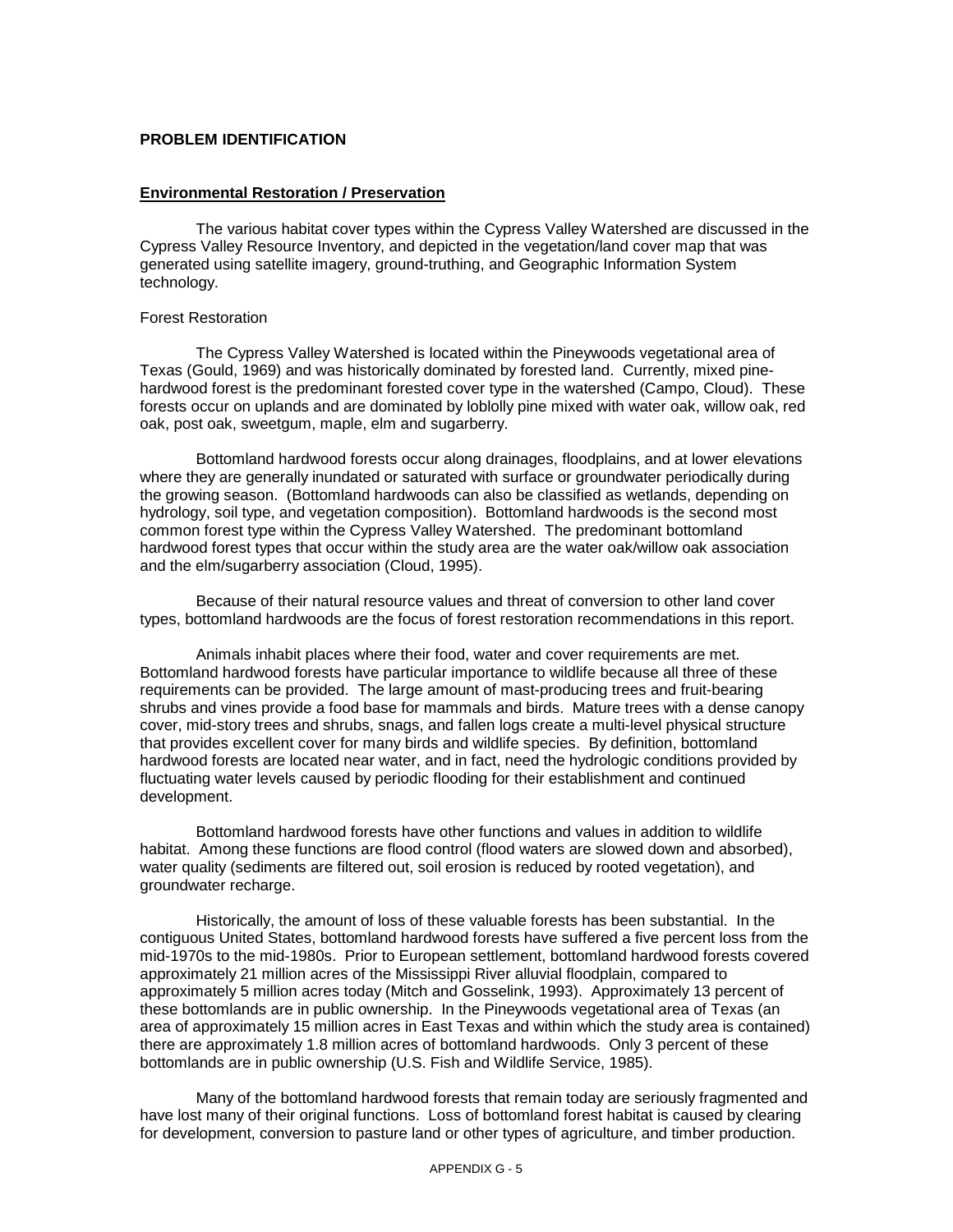Another threat to bottomland hardwood forests is construction of water control structures, primarily reservoirs. Restoration efforts within the Cypress Valley Watershed would involve revegetating bottomland hardwood species in areas that once supported this forest type, and providing the hydrologic regime required for their establishment and development.

#### Wetland Restoration

Bottomland hardwood wetlands are the principal wetland type in the Cypress Valley Watershed. Cypress swamps, shrub swamps, vegetated littoral zones of open water, and emergent wetlands or marshes are other types of wetlands that occur in the watershed (Cloud, 1995). Wetlands perform multiple functions that are both valuable to man and the environment. These functions include flood flow alteration, sediment stabilization, sediment and toxicant retention, groundwater recharge, nutrient removal and transformation, production export, fish and wildlife habitat, and aesthetic and recreational opportunities. Wetlands are often located at the ecotones between dry terrestrial systems and aquatic systems. As such, they have an intermediate hydrology and generally high productivity and diversity (Mitsch and Gosselink, 1993).

Various estimates by researchers have been made over the years to determine the amount of wetlands in the United States. These estimates vary greatly depending on the information that was available at the time the estimate was made (maps, documented field studies, remote sensing), and for what purpose the estimate was made (in the early 1900's, the U.S. Department of Agriculture studied wetland abundance to determine Athe amount and location of swamp and overflow lands in the United States that can be reclaimed for agriculture.@) Nevertheless, most of these studies indicate a rapid rate of wetland loss in the United States, particularly prior to the 1970's. It has been estimated that 53 percent of the wetlands in the contiguous United States have been lost since European settlement in the late 18th century (Mitsch and Gosselink, 1993). The State of Texas has lost approximately half of its original wetlands.

Wetland losses are due to clearing and filling for agriculture, urbanization and development, and construction of water control structures. Water impoundments alter the hydrology of downstream areas by reducing flood flows, thereby drying up the flood plain and increasing access and development of areas that were previously too wet. Hydrology is probably the most important defining factor of a wetland and the most crucial factor in wetland restoration. Wetland restoration efforts within the Cypress Valley Watershed should be focused in areas where hydrology can be manipulated, namely in floodplain areas. Small scale water control structures could be strategically placed in the floodplain to intercept and hold back flood water before it drains into the river. The amount and duration of flood water retention can be manipulated depending on the type and complexity of the control structure.

#### Environmental Preservation

One of the unique features of the Cypress Valley Watershed merits consideration in this section. In previous sections of this report, the importance of wetlands, including bottomland hardwood forests, and their functions and values to the natural environment have been discussed.

Caddo Lake, located at the eastern boundary of the study area, is characterized by its unique stands of bald cypress swamp, emergent wetlands, and shallow vegetated open water. The bald cypress swamp wetland habitat type at Caddo Lake occupies less than one percent of the Cypress Valley Watershed and represents one of the best examples of this habitat type in the state of Texas. Caddo Lake provides high value habitat for numerous fish and wildlife species, including restrictive wetland species such as the American alligator and river otter. The U.S. Fish and Wildlife Service (FWS) has designated Caddo lake as Resource Category 1. The mitigation planning goal of this resource category is Ano loss of existing habitat value.@ The upper portion of Caddo Lake, namely the Caddo Lake State Park and Wildlife Management Area, has been recognized by the Ramsar Convention as a Wetland of International Importance (U.S. Fish and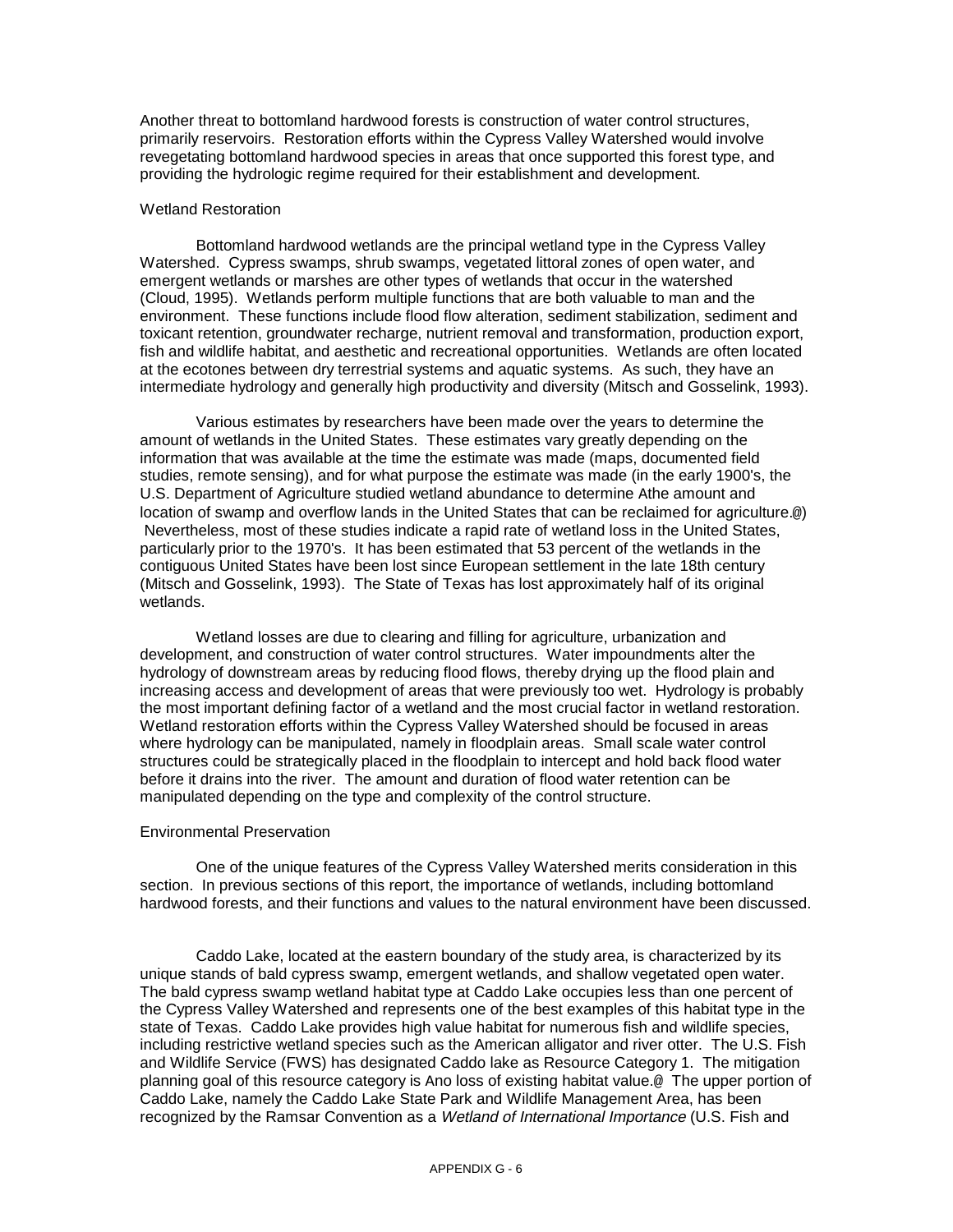Wildlife Service, 1993). The Ramsar Convention, which went into effect in 1975, is an intergovernmental treaty that provides a framework for international cooperation for the conservation of wetland habitats. More than seventy countries from all regions of the world are now contracting parties to the Convention.

Caddo Lake has been internationally recognized for its unique flora and diverse fauna. There are other areas within the Cypress Valley Watershed that also merit special consideration, namely areas along Big Cypress Bayou, Black Cypress Bayou, and Little Cypress Bayou that have been identified as priority sites by the U.S. Fish and Wildlife Service under the Texas Bottomland Hardwood Preservation Program (1985). It is important for private landowners, local, state, and federal governments to recognize these and other high quality habitats and to work together to preserve them.

#### **References**

Campo, Joseph J. 1986. The Big Cypress Wildlife Unit: A Characterization of Habitat and Wildlife. Texas Parks and Wildlife Department, Austin, TX., F.A. Series No. 25. 32 pp.

Gould, F.W. 1969. Texas Plants, A Checklist and Ecological Summary. Texas Agricultural Experiment Station, College Station, TX., MP-585, Revised. 121 pp.

Cloud, Thomas J. Jr. 1995. A Characterization of Habitats and Fish and Wildlife Management Opportunities at Cypress Bayou Basin, Texas and Louisiana. U.S. Fish and Wildlife Service, Ecological Services, Arlington, TX. 86 pp.

U.S. Fish and Wildlife Service. 1985. Final Concept Plan - Texas Bottomland Hardwood Preservation Program. U.S. Department of the Interior, Fish and Wildlife Service, Albuquerque, NM. 378 pp.

\_\_\_\_\_\_. 1993. A Proposal for Designation of Protected Ateas at Caddo Lake, Cypress Bayou Basin, Texas, as Wetlands of International Importance. U.S. Fish and Wildlife Service, Southwest Region, Albuquerque, NM., 7 pp.

Mitsch, W.J. and J.G. Gosselink. 1993. Wetlands, Second Edition. Van Nostrand Reinhold. New York, New York. 722 pp.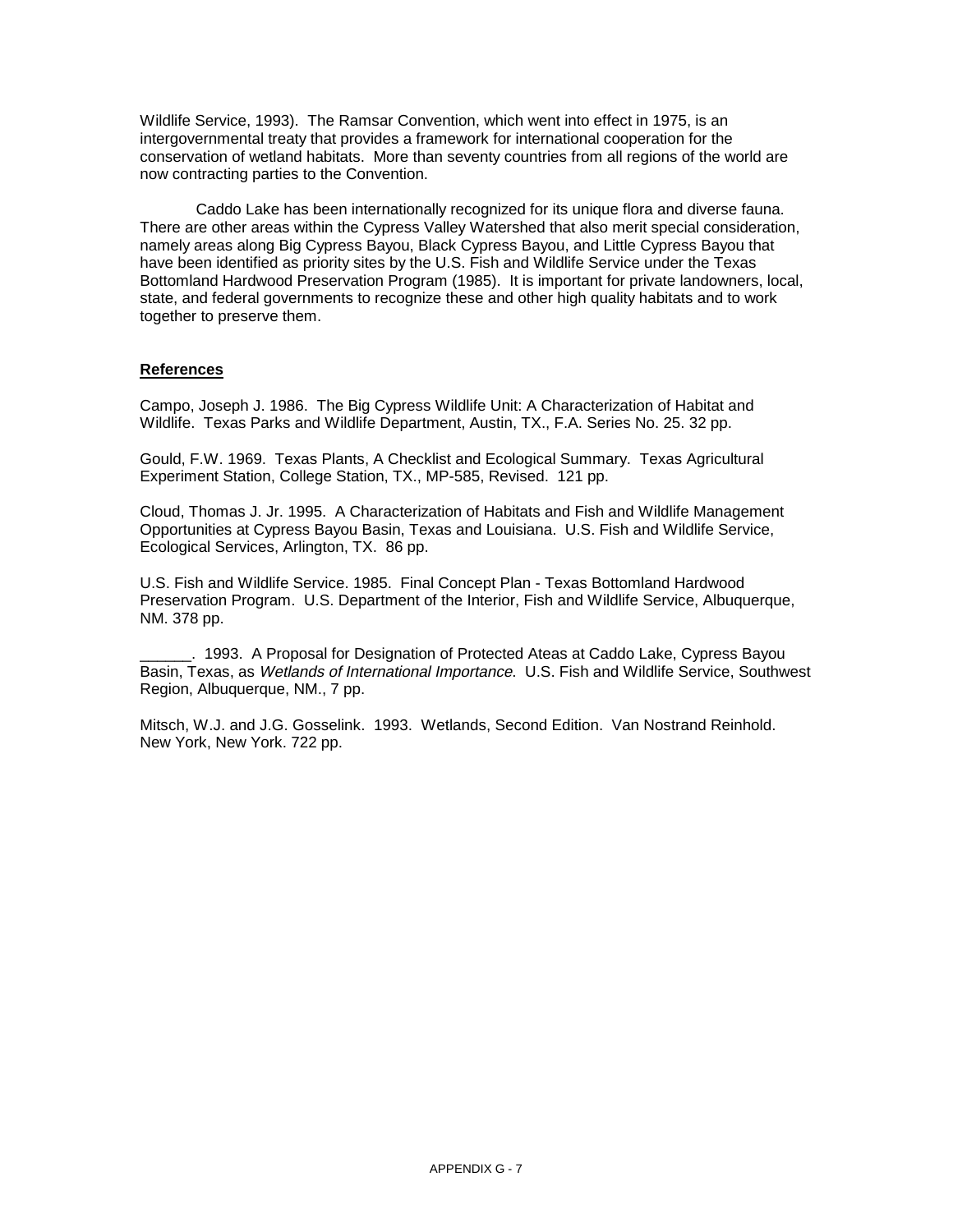#### **PLAN FORMULATION AND CONCEPTUAL SOLUTIONS**

#### **Environmental Restoration and Mitigation Banking**

#### Section 1135 Program

Under Section 1135 of the Water Resources Development Act of 1986, the Corps is authorized to modify the structures or operations of projects that were constructed prior to 1986 for the purpose of improving the quality of the environment in the public interest.

Projects conducted under the authority of Section 1135 must be cost-shared with a non-Federal sponsor on a 75% Federal / 25% non-Federal basis. Section 1135 projects must propose a modification in the structures or operations of a permanent water resources project constructed by the Secretary of the Army in response to a Corps construction authority. The objective of the project modification should be restoring degraded ecosystem structure, function, and dynamic processes to a less degraded, more natural condition, which will involve consideration of the ecosystem=s natural integrity, productivity, stability and biological diversity.

A Section 1135 project is currently underway in the Cypress Valley Watershed. The specific project area is Big Cypress Bayou and its floodplain between Lake O= the Pines dam and Caddo Lake. The construction of Lake O= the Pines has altered the hydrology of the study area by reducing peak flows and overbank flooding. The goals of the Big Cypress Bayou Section 1135 Habitat Restoration project are to restore nesting, brood rearing and wintering habitat for waterfowl, and to restore spawning habitat for fish, particularly the paddlefish.

Modification of the scheduled releases from Lake O= the Pines to provide overbank flooding during the fall would create beneficial conditions for resident wood ducks and migrating waterfowl. Establishing nest box structures would also contribute to increasing the habitat value for waterfowl.

The paddlefish (Polyodon spathula) was once endemic to the Big Cypress Bayou area and was placed on the Texas Endangered Species List in 1977. The Texas Parks and Wildlife Department is currently stocking paddlefish in the Big Cypress Basin as part of the Texas Paddlefish Recovery Program. Providing high flows in Big Cypress Bayou during the spring and creating gravel bars would create beneficial conditions for paddlefish spawning, which would contribute to the efforts of the Recovery Plan.

The waterfowl and paddlefish habitat restoration projects will be covered in detail under a separate report on the Big Cypress Bayou Section 1135 project.

#### Bottomland Hardwood Forest Restoration

Forest restoration efforts would involve revegetating bottomland hardwood species in areas that once supported this forest type and providing the hydrologic regime required for their establishment and development. Because hydrology is such an important factor to bottomland hardwoods, revegetation efforts should be restricted to areas that receive frequent flooding or in areas where hydrology can be manipulated (as discussed in the following section on wetland restoration). Several sites were identified during roadside observations as having potential for bottomland hardwood revegetation. These sites have recently been logged over and their locations are shown in Figure 4-1. Additional potential sites were identified by the U.S. Fish and Wildlife Service in their report in Appendix J. These sites have been identified for general information on potential restoration opportunities within the Cypress Valley Watershed, and any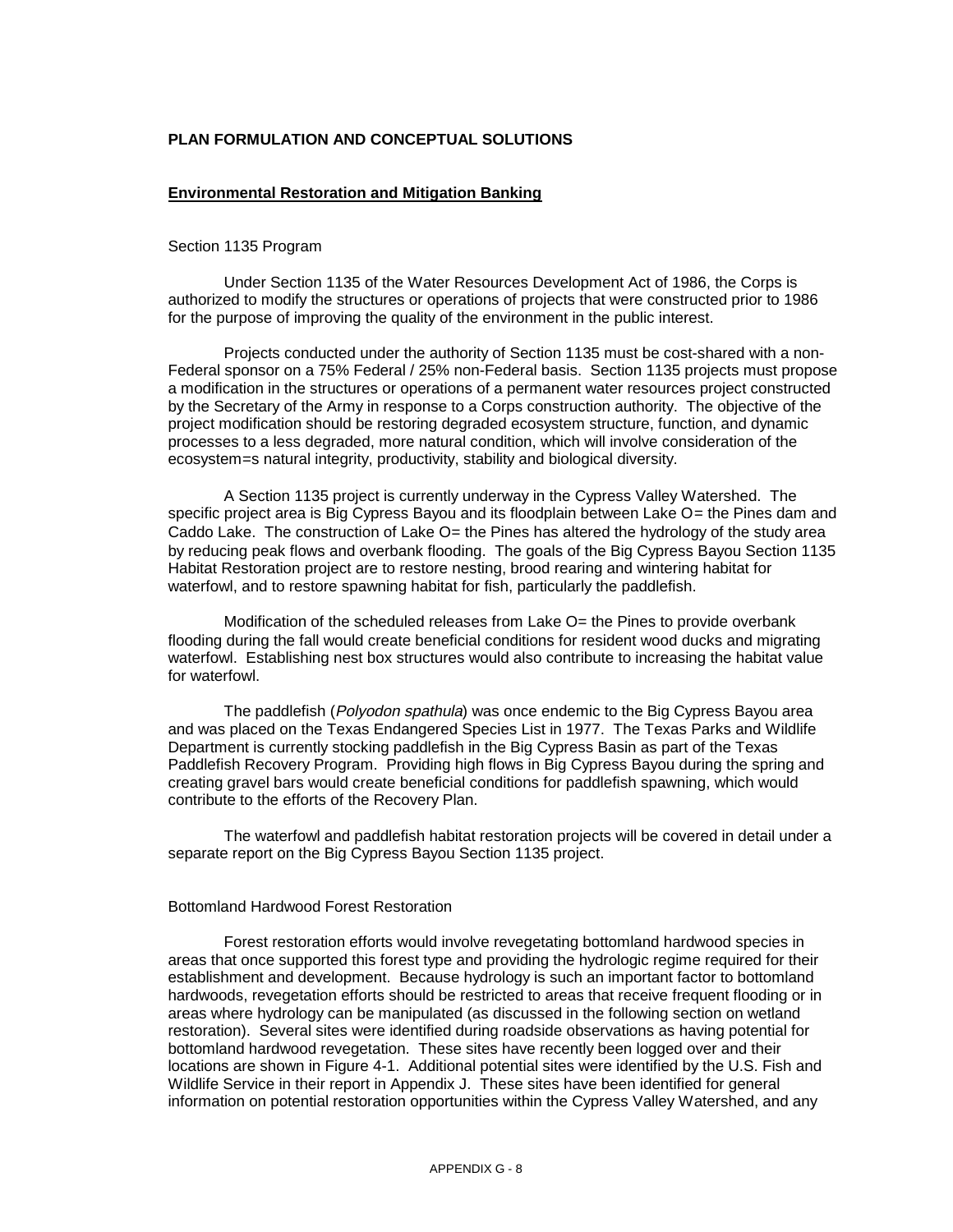further planning should involve the cooperation of local landowners and the appropriate local, state, and federal resource agencies.

#### Wetland Restoration

Lake O= the Pines was constructed on Big Cypress Bayou in 1958 for the purposes of flood control and water supply. The water control gates on the dam will release a maximum of 3000 cfs. Wetland restoration along Big Cypress Bayou would involve manipulating releases from Lake O= the Pines dam to increase overbank flows to sloughs, oxbows, depressional areas, and meander scrolls in the floodplain. Increased flows would saturate the floodplain soils or pool in areas that were already saturated. Field observations conducted by COE, FWS, and TPWD personnel during the fall of 1994 indicate that substantial overbank flooding starts to occur when 1500 cfs is released from the dam. However, inundated areas in the floodplain drain fairly rapidly when water levels in Big Cypress Bayou decrease. Placement of various types of retention structures in internal drainage areas, sloughs, and breeched sections of the natural berm along the bayou would withold floodwaters in the floodplain. Retaining floodwaters with control structures would have to be done in cooperation with local landowners. Some possible areas of wetland restoration are identified in figure 4-1. Other possible restoration sites have been identified by the U.S. Fish and Wildlife Service in their report that appears in Appendix J. Again, these sites have been identified for general information only, and further planning efforts should be coordinated among appropriate private landowners and resource agencies.

#### Mitigation Banking

In 1988, the National Wetlands Policy Forum, a group consisting of representatives from state and local governments, agricultural, and environmental groups, published a report that presented the goal of Ano net loss@ of wetlands. Specifically, the Forum stated that:

> A...the nation establish a national wetlands protection policy to achieve no overall net loss of the nation=s remaining wetlands base, as defined by acreage and function, and to restore and create wetlands, where feasible, to increase the quality and quantity of the nations=s wetland base.@

As a response to the Policy Forum, the Water Resources Development Act of 1990 contains Section 307 which establishes, as part of the Corps of Engineers water resources development program, a Agoal of no overall net loss of the Nation=s remaining wetland=s base, as defined by acreage and function, and a long-term goal to increase the quality and quantity of the Nation=s wetlands, as defined by acreage and function.@

The concept of mitigation banking is based on the premise of providing advanced compensation of unavoidable losses from development activities that are subject to permitting regulations. There has been added emphasis on creating wetland mitigation banks since the Ano net loss<sup>®</sup> goal was presented and because impacts to wetlands and other aquatic resources are subject to federal regualtions. Therefore, the following portion of this report will focus on wetland mitigation banking. It should also be noted that depending on hydrology, soil type, and vegetational composition, bottomland hardwood forests can be classified as wetlands.

Federal guidance for the establishment, use, and operation of mitigation banks was recently published in the Federal Register, Volume 60, Number 43, dated March 6, 1995. This publication contains policy guidance for the Army Corps of Engineers, the Environmental Protection Agency, the Natural Resources Conservation Service, the Fish and Wildlife Service, and the National Oceanic and Atmospheric Administration. The purpose of the guidance is to "clarify the manner in which mitigation banks may be used to satisfy mitigation requirements associated with" the permit program of the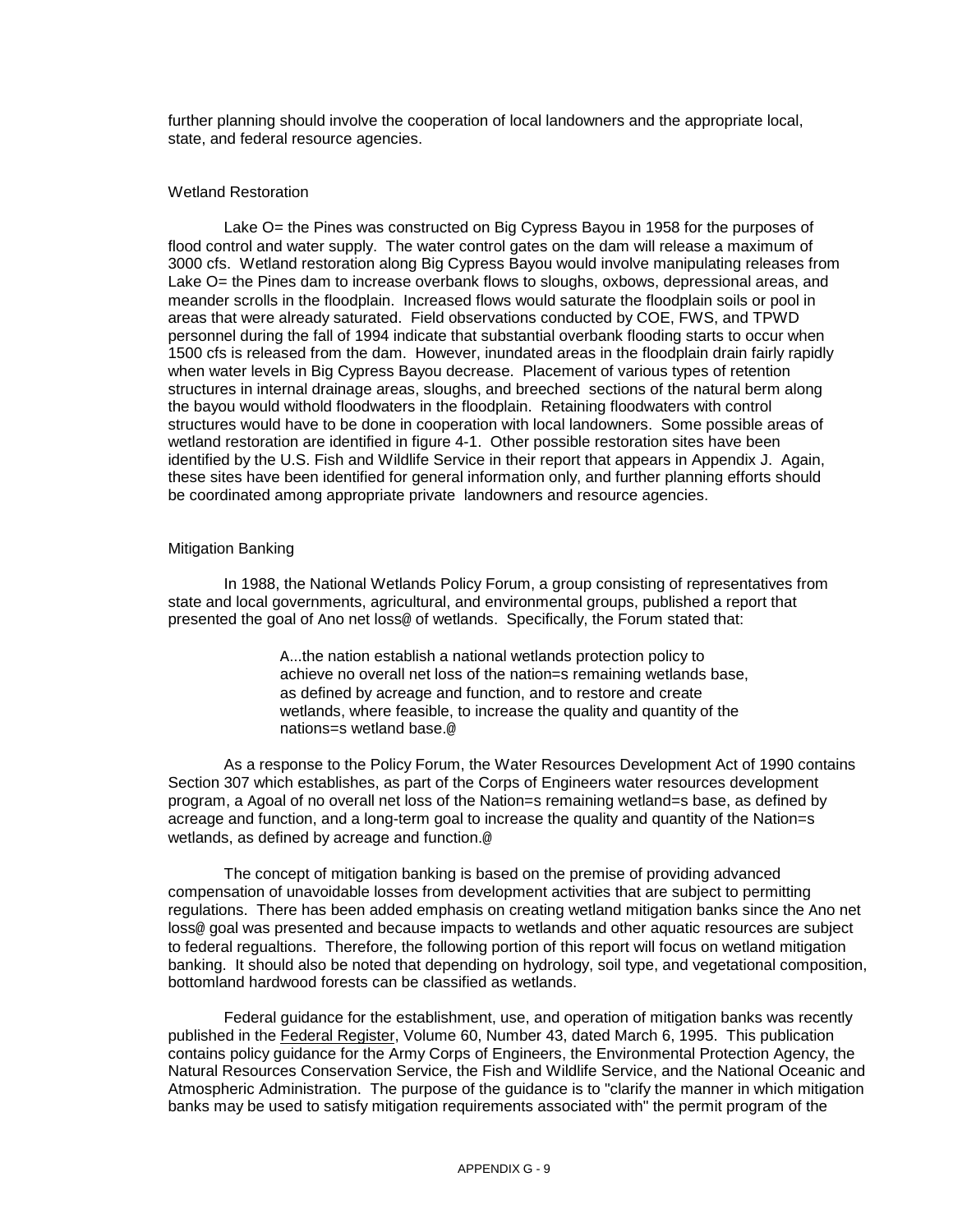Clean Water Act and the wetland conservation, or "Swampbuster" provisions of the Food Security Act (60 FR 43, 6 March 95).

A mitigation bank is established when land is acquired to create, restore, or enhance a wetland system, thereby increasing its functional value. The increased value of the system can be institutionalized as credits or a positive bank balance that can be drawn from to mitigate future unavoidable habitat losses. The use of a professionally accepted and standardized evaluation technique, such as the U.S. Fish and Wildlife Services' Habitat Evaluation Procedure, can provide scientifically-based information from which banking values can be established. Mitigation credits may be purchased by developers who need to compensate for project induced wetland losses. The bank is operational as long as it maintains a positive balance.

Banks are designed to provide mitigation for multiple development activities, and differ from specific mitigation projects that are designed to fulfill requirements for a single project. As such, mitigation banks must be created where large tracts of land are available for acquisition. This design has both an environmental and economic foundation. Creating a large-scale mitigation bank with contiguous, unfragmented habitat will usually result in a higher quality system that supports a diversity of plants and animals, which, in the long term, may have more value than smaller, individual mitigation sites. Given the high cost of habitat creation, restoration, and maintenance, it is more economically feasible to develop a larger habitat system that will have a higher functional value, increased self-maintenance, and resilience to degradation. Within the Cypress Valley Watershed, large tracts of undeveloped land are located along floodpains and terraces of Big Cypress, Black Cypress, and Little Cypress bayous. Since most, if not all, of these areas are in private ownership, participation and coordination among private landowners would be paramount to establishing a mitigation bank in the study area.

When is the use of a mitigation bank appropriate? It is important that all development projects that incur wetland impacts that are subjected to federal regualtions, go through a sequenced evaluation process. First, a project should be relocated or modified, when feasible, to avoid the impacts altogether. Second, any projects that cannot be relocated or redesigned to avoid impacts should be modified to minimize impacts. When impacts cannot be avoided or minimized, they must be compensated. This raises the question of how and where the lost functions and values of the impacted area can be regained. In most cases, it is preferable to create, restore, or enhance a wetland system that is at or near the project site where impacts will occur, or at least within the same watershed. This is to maintain, to the highest extent possible, the hydrologic, biologic, and biogeochemical integrity of the landscape. Off-site compensatory mitigation is considered when on-site alternatives are unavailable or deemed infeasible.

Mitigation banking should be considered not only when on-site compensation opportunities are not practicable but when the use of a mitigation bank is environmentally preferable to on-site compensation. For example, the loss of wildlife habitat may be more successfully compensated by an off-site mitigation bank that provides large-scale, contiguous habitat and biodiversity. However, other wetland functions such as flood storage, groundwater recharge, and water quality, which have regional value or watershed-based functional importance, would be more successfully compensated by on-site mitigation.

One of the advantages of a mitigation bank is that advanced compensation is provided for unavoidable impacts. The mitigation bank must be in place and functioning as a viable system in order for it to become operational. This reduces the risk and uncertainty of whether or not a mitigation project will actually replace lost habitat functions and values. However, the mitigation bank must be continuously monitored and managed to ensure that the system remains viable.

The danger of developers using mitigation banking as a pay-off to pave the way for their projects, or as a means to justify impacts that could otherwise be avoided or minimized, is a valid concern. Again, mitigation banking should be considered as part of an impact evaluation process that involves developers, resource agencies, and regulatory agencies. The objective of the parties involved should be to use resourcefulness, innovation, and flexibility in developing and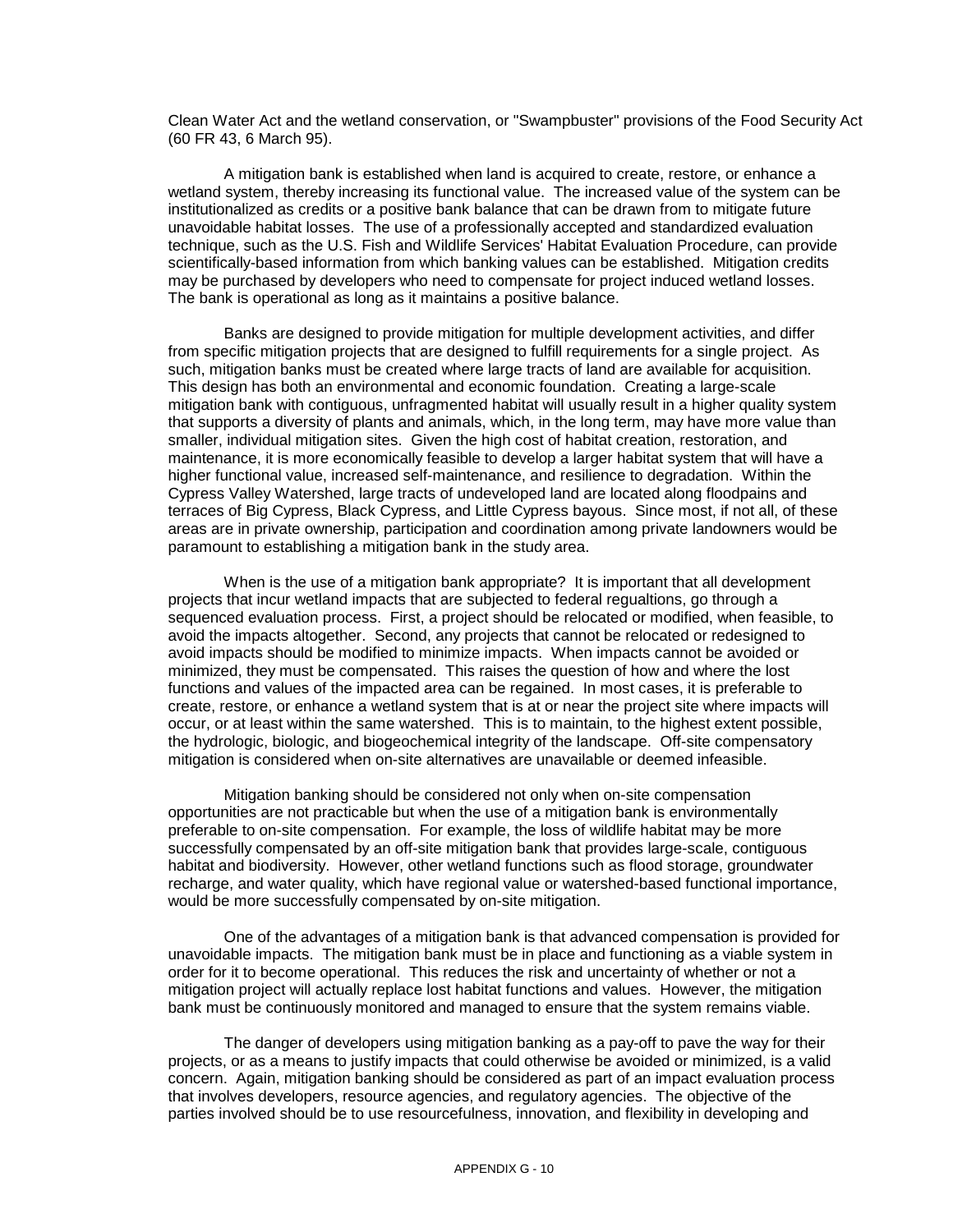operating a mitigation bank while not losing sight of the regulator's obligations or the developer's interests.

Success of a mitigation bank depends highly on how it is established and managed. Operators and participants of a bank must coordinate with, and enter into a formal agreement with the appropriate regulatory agencies to set up guidelines for establishment, use, and maintenance of the bank. Professionally accepted scientific techniques must be used to evaluate the functions and values of the bank and to provide a basis for calculating available mitigation credits. The mitigation credits must be recognized by the regulatory agencies as providing suitable and acceptable compensation for wetland impacts.

Early and open coordination among participants, good planning techniques, and scientific principles must be utilized in order to reduce the risk and increase the success of establishing, operating, managing, and maintaining a functionally viable mitigation bank. If participants follow this framework, then mitigation banking can become an effective tool in rebuilding and strengthening the nation's natural resource base.

#### **References**

"Draft Interagency Guidelines for the Development and Use of Mitigation Banks in the Galveston District, Corps of Engineers." February 1993. Prepared Jointly by the U.S. Army Corps of Engineers, U.S. Environmental Protection Agency, U.S. Fish and Wildlife Service, National Marine Fisheries Service, Texas Parks and Wildlife Department, Texas General Land Office, and Texas Water Commission.

"Effective Mitigation: Mitigation Banks and Joint Projects in the Context of Wetland Management Plans" Proceedings from a National Wetland Symposium, June 24-27, 1992, Palm Beach Gardens, Florida. Sponsored by the U.S. Environmental Protection Agency, South Florida Water Management District, and the U.S. Army Corps of Engineers. The Association of Wetland Managers, P.O. Box 2463, Berne, New York 12023.

Federal Register, Volume 60, Number 43, March 6, 1995."Federal Guidance for the Establishment, Use and Operation of Mitigation Banks." FR Doc. 95-5280.

Landin, M.C., Editor. 1995. Proceeding of the National Interagency Workshop on Wetlands: Technology Advances for Wetlands Science. Technical Report, Wetlands Research and Technology Center, U.S. Army Corps of Engineers Waterways Experiment Station, Vicksburg, Mississippi 39180-6199. 428 pp.

"Mitigation of Impacts and Losses" Proceedings for a National Wetland Symposium, October 8- 10, 1986, New Orleans, Louisiana. Sponsored by the U.S. Fish and Wildlife Service, U.S. Environmental Protection Agency - Environmental Research Laboratory, Corvallis, and the U.S. Army Corps of Engineers. The Association of Wetland Managers, P.O. Box 2463, Berne, New York 12023.

Mitsch, William J. and James G. Gosselink. 1993. Wetlands, Second Edition. Van Nostrand Reinhold, New York.

National Wetland Banking Study. U.S. Army Corps of Engineers Water Resources Support Center, Institute for Water Resources, Casey Building, 7701 Telegraph Road, Alexandria, Virginia 22315-3868. IWR Report 92-WMB-1 through 6.

"Wetland Mitigation Banking Concepts" IWR Report 92-WMB-1, July 1992. Prepared by Richard Reppert.